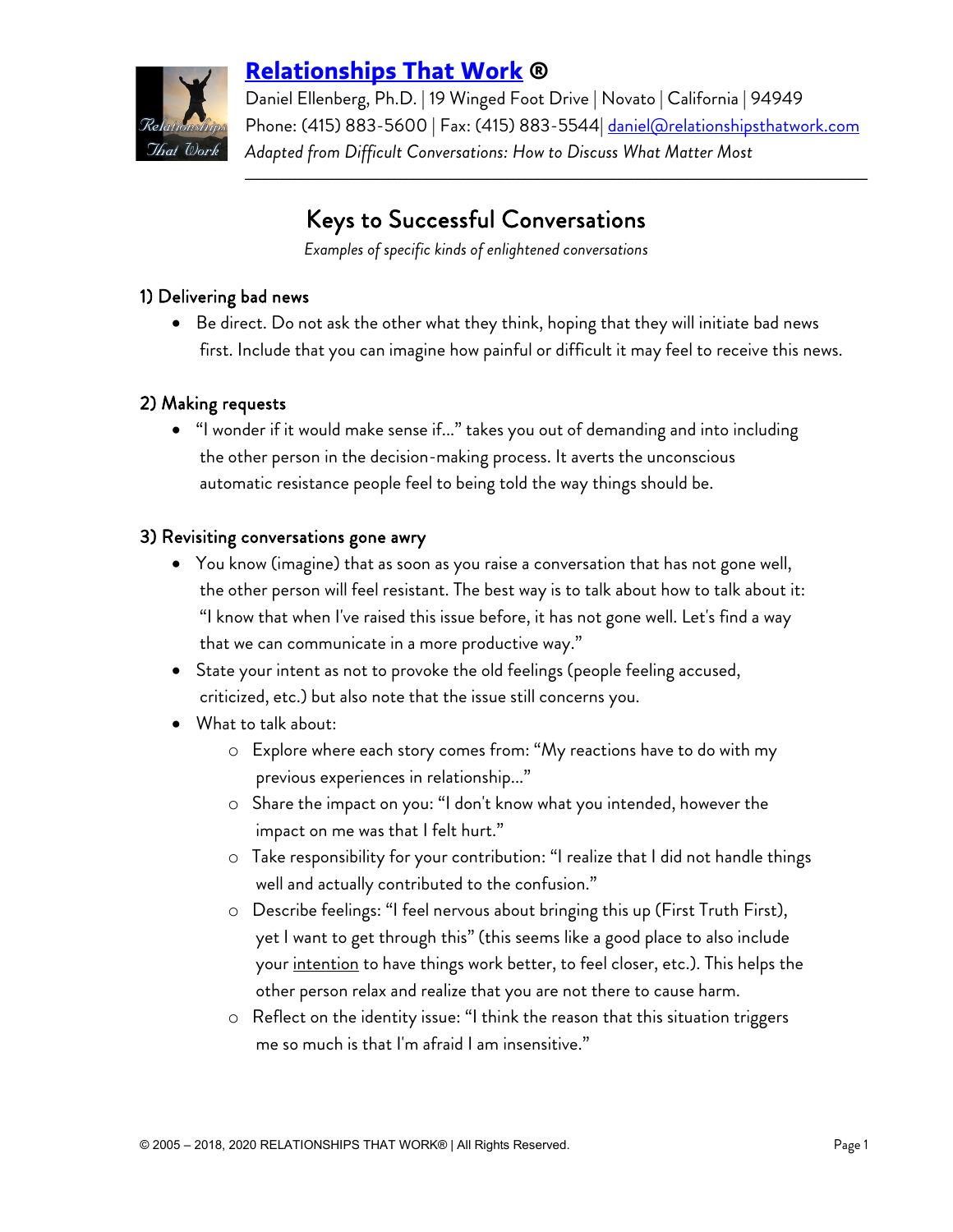

# **[Relationships That Work](http://www.relationshipsthatwork.com/) ®**

Daniel Ellenberg, Ph.D. | 19 Winged Foot Drive | Novato | California | 94949 Phone: (415) 883-5600 | Fax: (415) 883-5544| [daniel@relationshipsthatwork.com](mailto:daniel@relationshipsthatwork.com) *Adapted from Difficult Conversations: How to Discuss What Matter Most*

 $\mathcal{L}_\mathcal{L} = \{ \mathcal{L}_\mathcal{L} = \{ \mathcal{L}_\mathcal{L} = \{ \mathcal{L}_\mathcal{L} = \{ \mathcal{L}_\mathcal{L} = \{ \mathcal{L}_\mathcal{L} = \{ \mathcal{L}_\mathcal{L} = \{ \mathcal{L}_\mathcal{L} = \{ \mathcal{L}_\mathcal{L} = \{ \mathcal{L}_\mathcal{L} = \{ \mathcal{L}_\mathcal{L} = \{ \mathcal{L}_\mathcal{L} = \{ \mathcal{L}_\mathcal{L} = \{ \mathcal{L}_\mathcal{L} = \{ \mathcal{L}_\mathcal{$ 

# 3 guidelines to sharing your story with clarity

# 1) Do not present your conclusions as the truth:

- Share your opinions and conclusions as just that. Be humble—not in an obsequious way. Assume that you do not know the veritable truth— and even if you happen to know it most likely other people will not like it being communicated that way.
	- o Inadequate conclusions occur all the time in psychology when therapist's interpret their client's behavior solely based upon their theoretical position. Open to feel the freedom of being in the creative unknown.

## 2) Share where your conclusions come from:

- Your conclusions come from the information you have and how you have interpreted this information. Actually, much of the so-called information you have is based on connecting some dots. Someone else may connect those same dots in very different ways.
	- o Nothing will make a difference if you keep having the "tastes great, less filling debate." Only when you share your own particular story will your conclusions make sense.

# 3) Do not exaggerate with "always" or "never". Give others room to change:

- These exaggerations cause two problems. They elicit worthless arguments about frequency and they imply the other person is hopeless in changing.
	- o Better to convey the feelings in a way that invites the other person to change. "Perhaps you don't realize how hurt I feel when you correct my language. I feel like a schoolchild being scolded by his parents and it triggers my feelings of incompetence"; This might be the beginning of a very fruitful conversation. By leading with vulnerability, the other person has an opportunity to know and understand you better and also has an opportunity to be more on the same team with you.
	- o Take the freedom to ask how you are coming across: "I want to know if I'm being clear. Would you tell me what you heard me say?" Ask how they see it differently and why: Rather than asking if they agree with your story, better to ask if and how they see it differently. It shows that you are interested in understanding their experience and will likely elicit a more honest response than asking them is they agree.